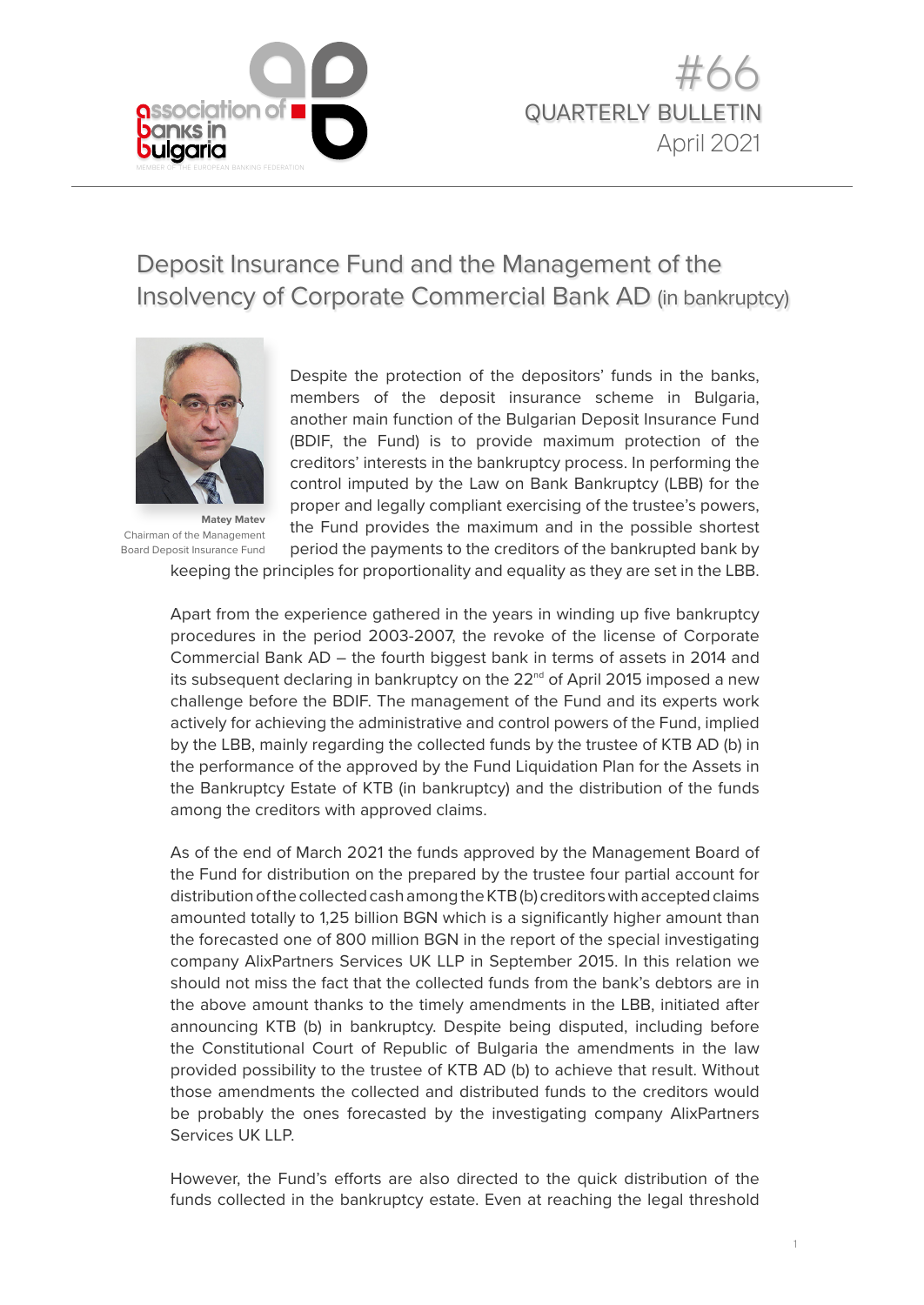for making the first distribution of the collected amount the Management Board of DIF in 2017 approved the first partial account for distribution of the collected claims among the creditors of KTB AD (b) prepared by the trustee. After legal amendments in 2019 setting rights to the creditors which have not claimed the account approved by the DIF to receive the amounts due, in 2020 two partial accounts were prepared by the trustee and approved by the Management Board of the Fund. In 2021 another partial account for distribution was approved. Thus, the creditors received very quickly everything that was due according to the law.

Considering the above, the payments on the due funds from the first partial account for distribution among the creditors of KTB AD (b) started in May 2019. As of 31<sup>st</sup> of December 2020 from the total amount of 570 million BGN 535.4 million BGN were paid.

In September 2020 the payment of the amounts due on the second partial account started as the total amount for distribution among the creditors of KTB AD (b) was 430 million BGN. As of the end of 2020 384.9 million BGN were paid.

In 2020 the Management Board of the Fund approved the third partial account for distribution at the amount of 5.6 million BGN. An amount to a secured creditor was paid from that account, as the payment was done in October 2020.

In 2021 the Management Board of the Fund approved the fourth partial account for distribution at the total amount of 250 million BGN. The payment of the funds due started on the 30<sup>th</sup> of March 2021.

By the Fund's estimation till the end of the 5-year Liquidation Plan for the Assets in the Bankruptcy Estate of KTB (in bankruptcy) approved by the DIF in November 2016 the funds that could be reimbursed to the creditors are expected to be more than 1,3 billion BGN.

The amounts received by the Fund, the biggest creditor, after subrogation, from the first, second and the fourth partial accounts for distribution are respectively 418,3 million BGN, 320,6 million BGN and 189.1 million BGN, totaling 928 million BGN.

Thus, as a result of the received funds through the subrogation the Fund increased its assets and took more stable financial position. As of the end of March 2021 the assets in the Fund's investment portfolio were at the amount of 1.162 billion BGN. The improved financial result allowed DIF to decrease the expected payments from the annual contributions from the banks – members of the deposit insurance scheme. Thus, the total amount of the annual premium contributions for 2021 and 2020 compared to 2019 decreases in total by 11.6 million BGN or by 7%.

The increase of DIF's financial resources and the decrease of the financial burden to the banks – members of the deposit guarantee scheme have a positive effect on the banking system, especially in the conditions of economic problems related to the COVID-19 pandemic. They also contribute to strengthening the stability and confidence of the financial system in the country.

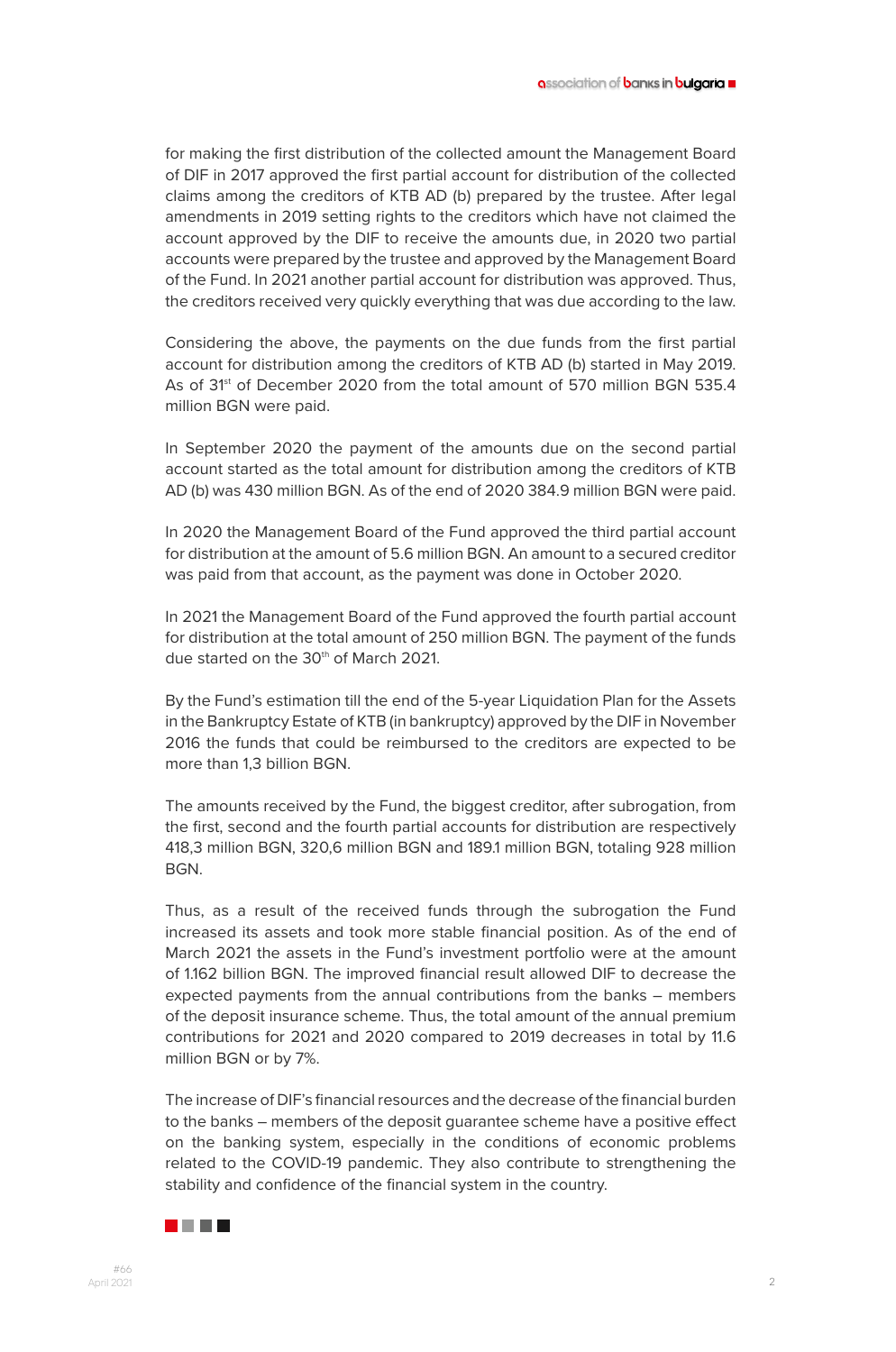# We are Going to Provide Banks a New Level of Servicing in Payments



**Miroslav Vichev** Chief Executive Officer BORICA AD

### **Readiness of the national payment infrastructure for instant payments in BGN**

The possibility for development of new business models, implementation of new banking services and increasing banks' competitiveness on the market of financial and fintech services were part of the factors that determined the necessity of starting this large-scale project in which the whole banking community is involved.

Instant payments are offered in almost all European countries. In the last few years, we actively observed these processes as our participation in different European financial associations provided us the possibility to get sufficient experience in the area. What I could say is that two things determined the successful and timely realization of that project: on the one hand, the support of the central bank, on the other hand, the active participation of all payment service providers as the good coordination between the players had a key role. We implemented quite successfully that approach as one year after the start of the project we have already built the national payment infrastructure which is being tested by several pilot banks.

An important prerequisite for the successful start of the service is the preparation of the legislative framework. BISERA 6 rules as well as their annexes were agreed with the banking community and approved by BORICA's board of directors at the end of the previous year. Amendments in the Law on Payment Services and Payments Systems were done as well as in the subordinate legal acts in order to regulate the processes related to the settlement of instant payments in BGN.

Due to that large-scale project for instant payments the activities of the national card and payment scheme were expended with the management and development of rules for products and services for instant payments made through an account. The scheme also started its program Blink for instant payments in BGN initiated from an account and for mobile payments.

All these initially done activities allowed the date 1<sup>st</sup> of April 2021 to be announced as the official start of the instant payments in Bulgaria.

#### **Next steps in the plan for the realization of the project for instant payments**

The next important step is instant payments to reach the end client and the end merchant. Thе project is not just a fast way banks to exchange messages and to make payments between each other. It involves payments within 10 seconds made only on the basis of a mobile number – an innovation that leads the client to a new experience.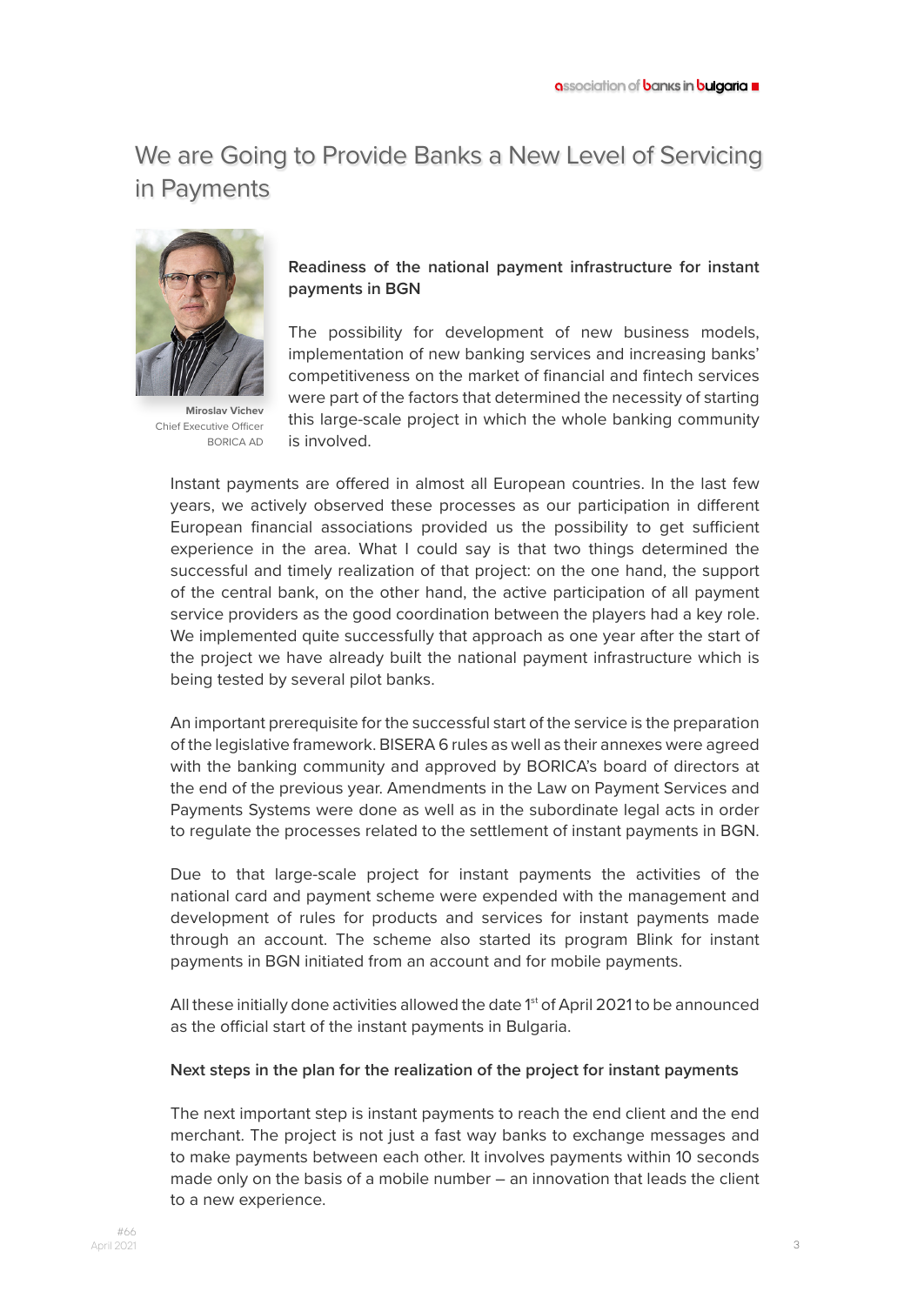In order to realize that, BORICA should maintain a central database which is going to provide correspondence between the telephone number and the creditor's IBAN. If consumers are included in the instant payments system, they are going to be able to make payments among themselves in that way. The link between the telephone number and the IBAN is a precedent per se for Bulgaria. There is a European standard how this service to be maintained. In the process of implementing the platform for instant payments in a partnership with several banks we are also going to offer that functionality. It is planned to happen in the next year – in the second quarter instant payments are going to be active and in the second half of the year the link between the telephone number and the IBAN is expected to be realized which is the next step in the project. It is important to note here that there is an approved European standard for that process and it is foreseen in the future that type of payments to be possible everywhere in Europe based on euro instant payments. What we prepare at the moment is based on such technical interfaces, standards and manners of work allowing easy transferring to the European usage in the future.

The possibility for the client to pay through a mobile solution at the point of sale in a manner similar to contactless card payments but financially much more favorable to the parties is going to be realized through the implementation of the national standard Blink in the next year.

The direct application of the four-party model for instant payments is in a manner as it is in payments with a bank card at the merchant's POS. By analogy with the card payments after confirming the successful payment, the merchant can conclude the transaction quickly enough which is a serious advantage.

There are various ways in which the process can be initiated – by the merchant or by the client. Respectively, there are also different types of confirmation, static and dynamic QR codes, NFC technologies and different technical options as a whole. With certainty, that infrastructure is better for the banks and payment service providers financially as well as a model.

#### **In support to the payment service providers for the realization of the project for instant payments**

Including additional services in the scope of the project facilitates significantly the payment service providers. They could respond the requirements more quickly with optimal resources from their side. For instance, the payment service will be available 24 hours a day and in all calendar days in the year. One serious challenge for the banks is to provide functionality that is going to guarantee continuity of the process. That is the main reason for the slow adherence of the participants to the instant payment schemes, which we observe in other European countries. In our country the banks that do not have such functionality can use BORICA Stand-In module, which will allow making an instant payment in BGN in accordance with the SCT Inst. Scheme of the European Payment Council 24 hours a day, 365 days in the year. Other additional services which we are going to offer the banks are related with the prevention of fraud and money laundering – these services are also a part of the instant payment project.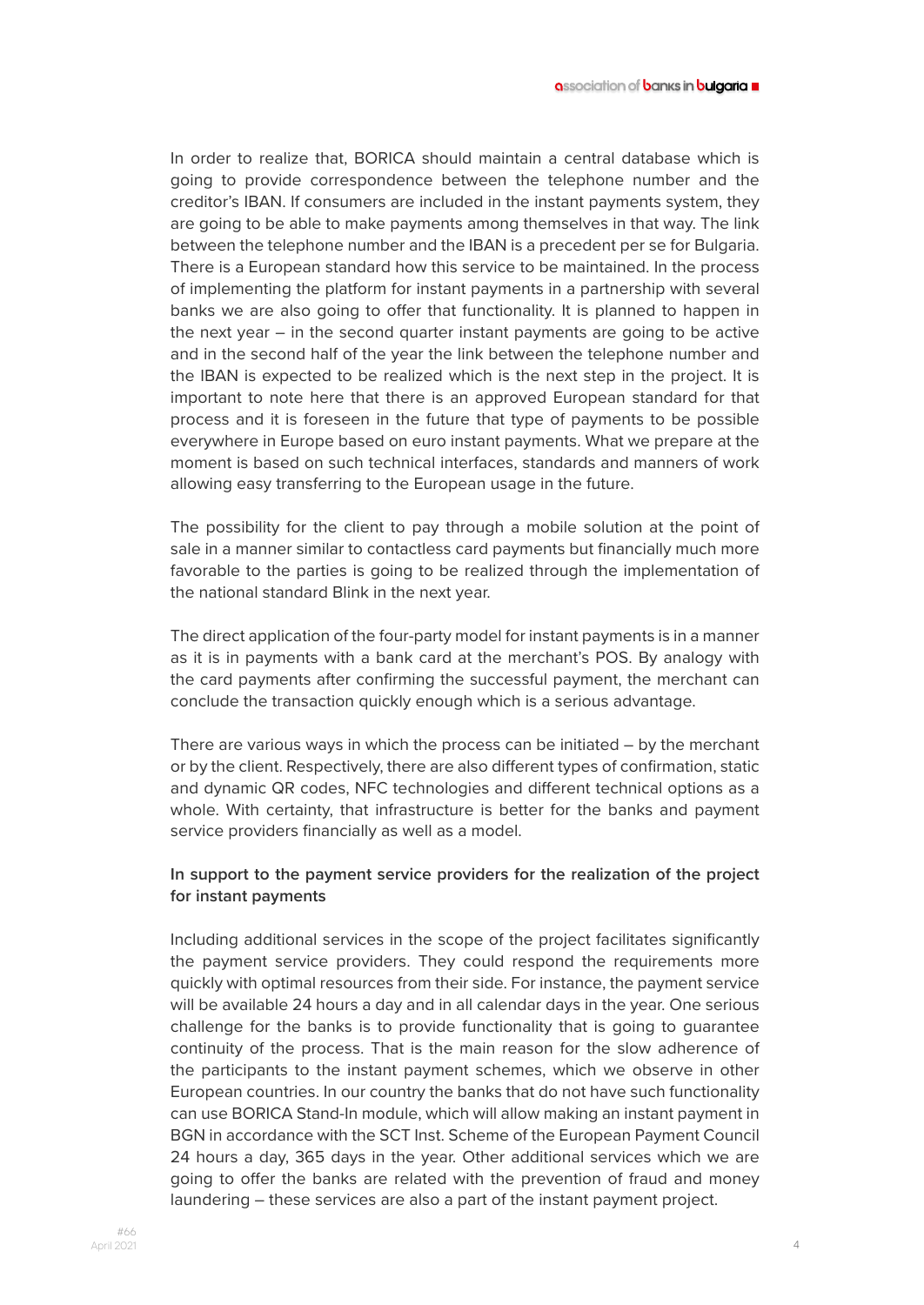#### **Forthcoming changes related with the package payments**

We are going to offer a new level of servicing with the transfer of the package payments from the current infrastructure to the new one which will allow improving significantly the services to the end clients. Benefits as speed and reliability in response with the today's behavior and expectations of the clients as well as for the small and medium companies could be of significant importance. The practice shows that payments between companies that are instant and close to instant improve money transfers, facilitate funds' management, decrease overdue payments and speed up invoice settlement.

The migration of package payments is a project which also requires serious efforts and preparation by the payment service providers. Proper budgeting and planning of systems' redesign following the technical specifications published at the beginning of the year is a prerequisite to use the benefits from the changes in the way of work at their maximum. Certainly, the banks could keep their regime of receiving package payments but the benefits for the business and the clients as well as the improved quality of servicing are valid when the payments are instant.

The migration of package payments should be performed in one working day from all participants as our plans are that to happen in the third quarter of the current year.

If the challenge for the instant payments is 50% of the market to be ready this year as 100% reachability for instant payments should be provided within 2 years since the start of the service, we have planned as an initial date of the migration of package payments 15<sup>th</sup> of October 2021. We believe that the banks are going to have the necessary technical preparation for this.

#### **In support to the payment service providers regarding the migration of package payments**

The migration of package payments is related both with the form of the messages to ISO 20022 XML and with the new model of processing of the current client payments (non budget payments). We have at our disposal centralized and fully integrated platform PGate, which could respond the needs of every participant in the payments system by providing personal developments or in the need of designing and implementing efficient, complete solution or in the need of preparing financial and statistical reports. PGate is a product with history of 18 years as its functionalities are module oriented, thus fully responding clients' needs.

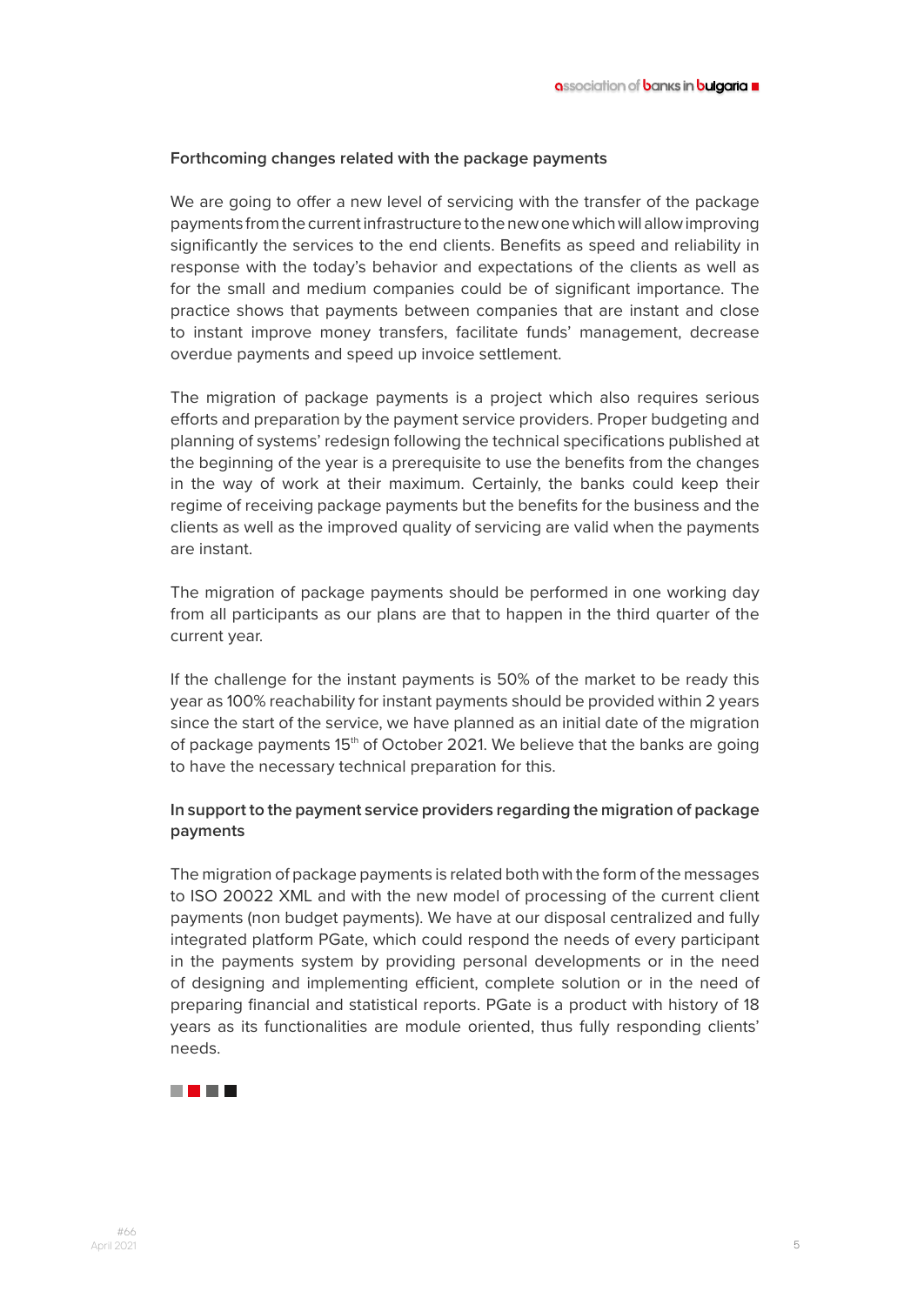### International Banking Institute – Let's turn challenges into opportunities!



**Maria Georgieva** Executive director International Banking Institute Ltd.

Professional qualification like all other spheres of life did not stay unaffected by the unfavourable conditions resulting from the pandemic. Over the past months the International Banking Institute faced a lot of challenges and tried to cope in the best possible way with the situation as did most of the other economic subjects. The effort to offset losses was put into several directions: cut down on expenditures, participation in international projects and applying for the SME support programmes.

With the very start of the epidemic emergency the in-class seminars and courses were replaced by online events that would most probably be the choice of preference for a longer scope of time than initially expected. They proved to be a great opportunity for promoting banking professionals' knowledge and skills in periods of social distancing. A considerable withdrawal of participants from all the forms of qualification initiatives was observed during the first few months of the so called "new reality", which could be attributed not as much to the lack of trust in the benefits of virtual classroom training as to the problems arising from the reorganisation of the working environment in banks, the major client for the educational services provided by International Banking Institute. Meanwhile, IBI's team continued to work from home thus contributing to the cutting down on rental and overheads expenses.

In line with the agreement signed with BORICA for cooperation in the field of banking professionals' qualification, International Banking Institute conducted online trainings that were attended as expected by a large number of banking experts. Another initiative that could only be realised with the support of the Association of Banks in Bulgaria was the online seminar-discussion with the participation of experts from the Bulgarian National Bank on the accession of Bulgaria to the Single Resolution Mechanism. According to the contract concluded with one bank, cashiers of the bank were trained through the Online Distance Learning Academy of the IBI.

The participation of the International Banking Institute together with representatives of six other European countries in the two-year Project "Curriculum und Challenge zum Lernen und Anwenden Finanzieller Grundbildung/FIBIC – Let's talk about money", funded under the ERASMUS+ Programme with a goal to develop and introduce educational programmes on financial literacy, could be assessed as extremely beneficial and not only from a financial point of view.

The Institute, like many other business entities in the country, had benefitted from the opportunities provided by the programmes and schemes for compensation for the economic effects of the pandemic. IBI applied and received financial